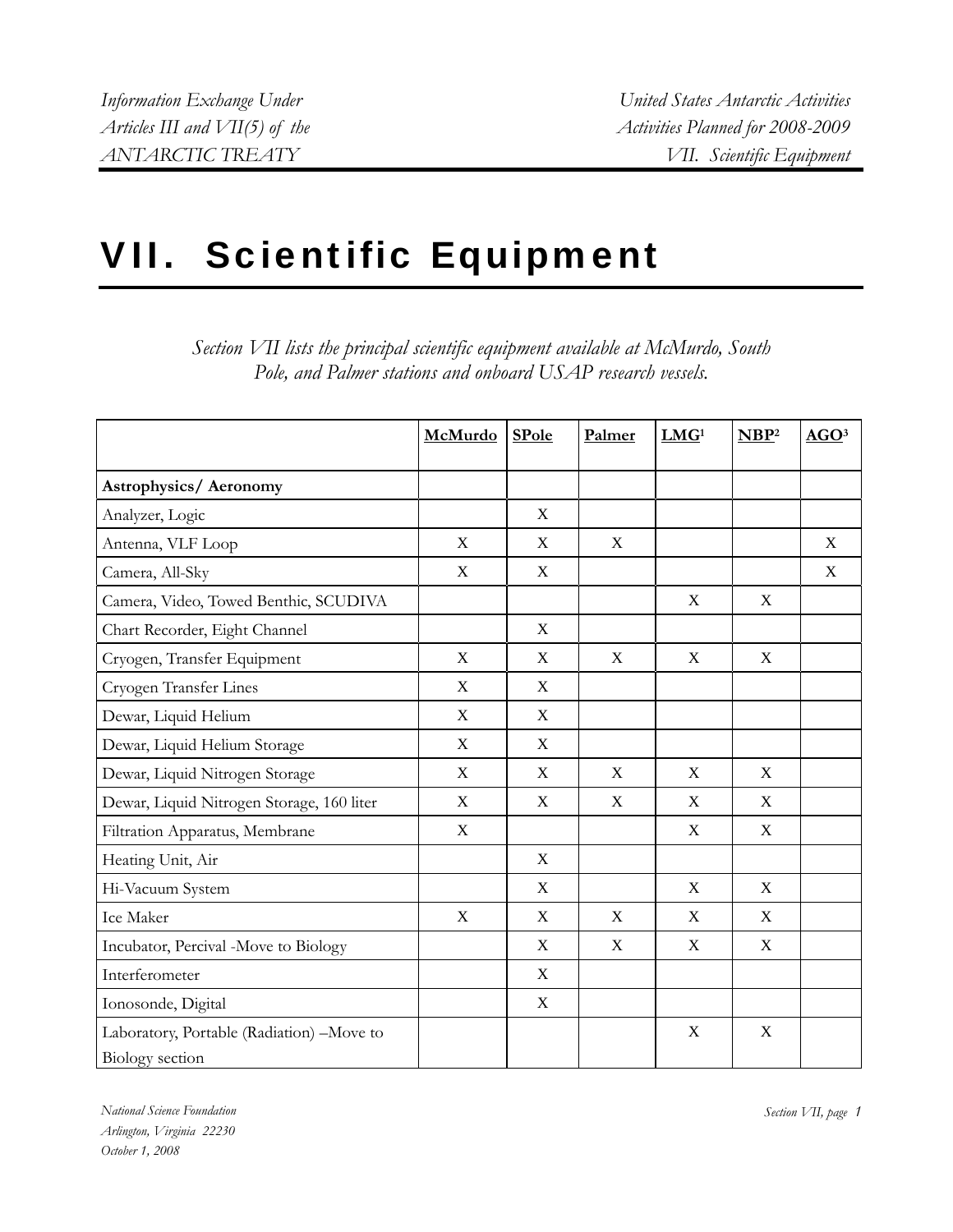|                                                        | McMurdo          | <b>SPole</b>              | Palmer | LMG <sup>1</sup> | NBP <sup>2</sup> | AGO <sup>3</sup> |
|--------------------------------------------------------|------------------|---------------------------|--------|------------------|------------------|------------------|
| Leak Detection and Vacuum Pump                         | X                | X                         |        |                  |                  |                  |
| Equipment                                              |                  |                           |        |                  |                  |                  |
| Lidar                                                  | $\mathbf X$      | X                         |        |                  |                  |                  |
| Line Connector, 1.2 KVA                                |                  | X                         |        |                  |                  |                  |
| Liquid Nitrogen Plant                                  | X                | X                         |        |                  | $\mathbf X$      |                  |
| Magnetometer, Three Component Air<br>Core Induction    |                  | X                         |        |                  |                  |                  |
| Magnetometer, Three Axis Fluxgate                      | X                | $\mathbf X$               |        |                  |                  |                  |
| Neutron Monitor, Super Multisection                    | X                |                           |        |                  |                  |                  |
| Nitrogen Liquifier                                     | $\mathbf X$      | $\mathbf X$               |        |                  |                  |                  |
| Oscilloscope                                           | $\mathbf X$      | $\mathbf X$               |        | $\mathbf X$      | X                |                  |
| Oxygen-Analyzing System                                |                  | X                         | X      | $\mathbf X$      | $\mathbf X$      |                  |
| Photometer, Auroral                                    | $\mathbf X$      | $\mathbf X$               |        |                  |                  | $\boldsymbol{X}$ |
| Pipette Puller                                         | X                |                           |        |                  |                  |                  |
| Power Conditioner                                      | X                | X                         |        | $\mathbf X$      | X                |                  |
| Pump, Turbomolecular                                   | $\mathbf X$      | $\mathbf X$               |        |                  | X                |                  |
| Radiotelescope, Microwave                              |                  | X                         |        |                  |                  |                  |
| Receiving System, VLF                                  |                  | X                         | X      |                  |                  |                  |
| Riometers, 30 & 50 MHz                                 | $\boldsymbol{X}$ | X                         |        |                  |                  | $\boldsymbol{X}$ |
| Scintillator Array, 16-element                         |                  | X                         |        |                  |                  |                  |
| Sky Monitor, Mid Infrared                              |                  | $\mathbf X$               |        |                  |                  |                  |
| Sky Monitor, Near Infrared                             |                  | $\mathbf X$               |        |                  |                  |                  |
| Signal Generator                                       |                  | $\mathbf X$               |        |                  |                  |                  |
| Spectral Analyzer                                      |                  | $\mathbf X$               |        |                  |                  |                  |
| Spectrometer, X-ray (high altitude, long-<br>duration) |                  | $\mathbf X$               |        |                  |                  |                  |
| Spectrometer, Infrared                                 |                  | $\boldsymbol{\mathrm{X}}$ |        |                  |                  |                  |
| Spectroradiometer, Ultraviolet                         | $\mathbf X$      | $\boldsymbol{\mathrm{X}}$ | X      |                  |                  |                  |
| Tape Transport, Dual Density                           |                  | $\boldsymbol{\mathrm{X}}$ |        |                  |                  |                  |
| Tape Drive, Giga Tape 5 Mb                             |                  | $\mathbf X$               |        |                  |                  |                  |

*National Science Foundation Section VII, page 2 Arlington, Virginia 22230 October 1, 2008*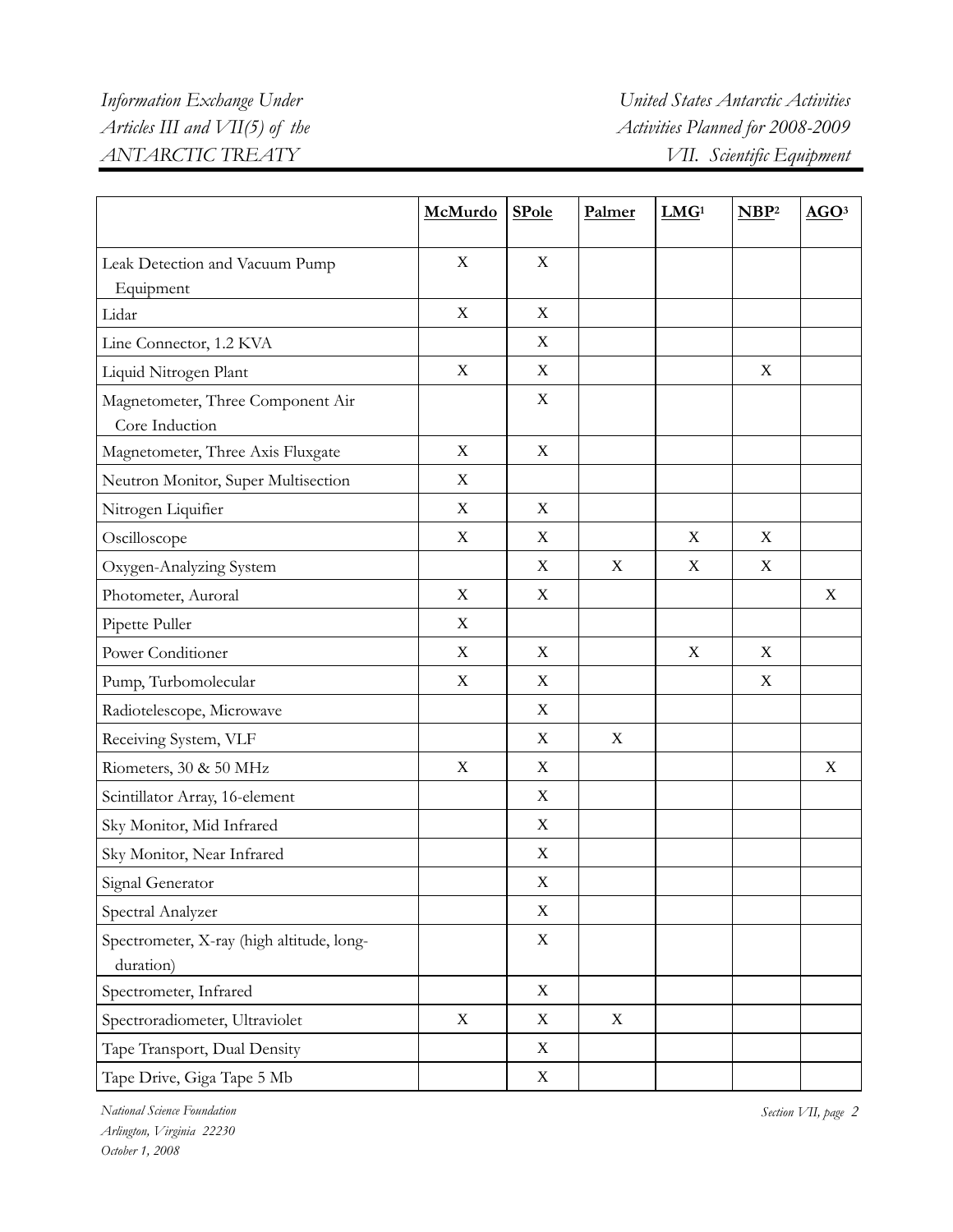|                                   | <b>McMurdo</b> | <b>SPole</b> | Palmer | LMG <sup>1</sup> | NBP <sup>2</sup> | AGO <sup>3</sup> |
|-----------------------------------|----------------|--------------|--------|------------------|------------------|------------------|
|                                   |                |              |        |                  |                  |                  |
| Telescope, 12" (Optical)          |                | X            |        |                  |                  |                  |
| Telescope, Gamma Ray              |                |              |        |                  |                  |                  |
| Telescope, Microwave              |                | X            |        |                  |                  |                  |
| Telescope, Mid-Infrared           |                | X            |        |                  |                  |                  |
| Telescope, NCAR Infrared          |                |              |        |                  |                  |                  |
| Telescope, Optical                |                | X            |        |                  |                  |                  |
| Telescope, Submillimeter          |                | $\mathbf X$  |        |                  |                  |                  |
| Telescopes, Astronomical          |                | $\mathbf X$  |        |                  |                  |                  |
| Thermal Electric Generator (TEG)  |                |              |        |                  |                  | X                |
| Time Domain Reflectometer (TDR)   |                | $\mathbf X$  |        |                  | X                |                  |
| Transport, Liquid Helium (leased) |                | X            |        |                  |                  |                  |
| Transport, Liquid Nitrogen        |                | X            |        |                  |                  |                  |
| Uninterrupted Power Supply (UPS)  | $\mathbf X$    | $\mathbf X$  | X      | X                | $\mathbf X$      |                  |
| Water Chiller                     |                | X            |        |                  |                  |                  |

|                                    | McMurdo | <b>SPole</b> | Palmer | LMG <sup>1</sup> | NBP <sup>2</sup> | AGO <sup>3</sup> |
|------------------------------------|---------|--------------|--------|------------------|------------------|------------------|
|                                    |         |              |        |                  |                  |                  |
| <b>Biology</b>                     |         |              |        |                  |                  |                  |
| Aquaria                            | X       |              | X      | X                | X                |                  |
| Analyzer, Carbon/Nitrogen/Sulfur   | X       |              | X      |                  |                  |                  |
| Analyzer, Infrared, Carbon Dioxide | X       |              |        |                  |                  |                  |
| Analyzer, Infrared, Hydrocarbon    | X       |              |        |                  |                  |                  |
| Analyzer, Lactate                  | X       |              |        |                  |                  |                  |
| Analyzer, Total Organic Carbon     | X       |              | X      |                  |                  |                  |
| Autoanalyzer - Nutrient            | X       |              | X      | X                | X                |                  |
| Autoclave                          | X       | X            | X      | X                | X                |                  |
| Balance, Electronic                | X       | X            | X      | X                | X                |                  |
| Bath, Hybridization                | X       |              |        |                  |                  |                  |
| Bath, Water                        | X       | X            | X      | X                | X                |                  |

*National Science Foundation Section VII, page 3 Arlington, Virginia 22230 October 1, 2008*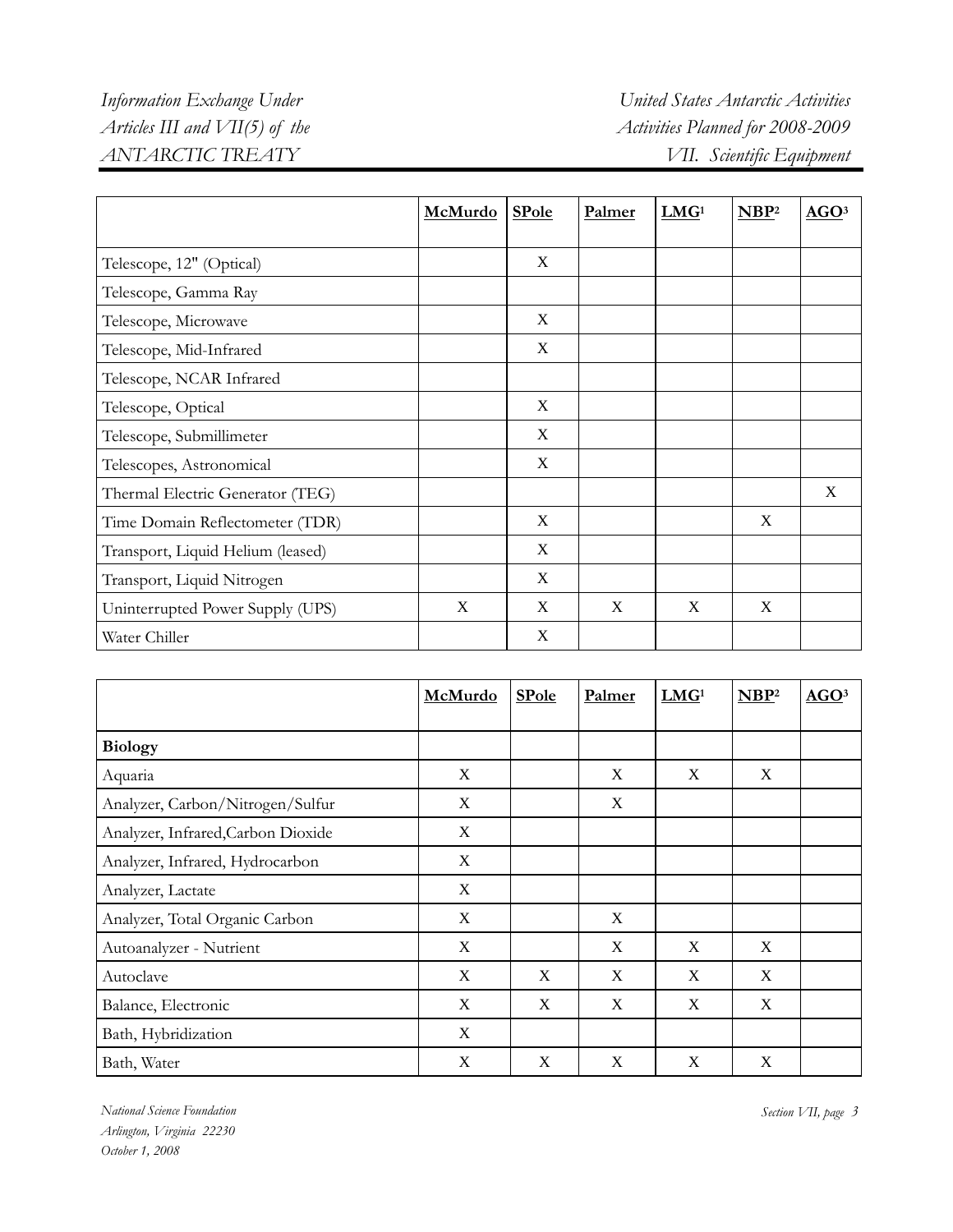|                                                                          | McMurdo     | <b>SPole</b> | Palmer           | LMG <sup>1</sup> | NBP <sup>2</sup> | AGO <sup>3</sup> |
|--------------------------------------------------------------------------|-------------|--------------|------------------|------------------|------------------|------------------|
| Bath, Water, Circulating                                                 | X           |              | X                | X                | X                |                  |
| Bath, Water, Shaking                                                     | $\mathbf X$ |              | X                | X                | X                |                  |
| Calorimeter                                                              |             |              | X                |                  |                  |                  |
| Camera, Digital Still                                                    | $\mathbf X$ | X            | X                | X                | X                |                  |
| Camera, Solid State, for Microscopic Image<br>Analysis                   | $\mathbf X$ |              | X                | $\mathbf X$      | X                |                  |
| Camera, Still, Underwater                                                | X           |              |                  | X                | X                |                  |
| Camera, Video, for Microscopy                                            | X           |              | X                | X                | X                |                  |
| Camera, Video, Underwater, w/time lapse<br>capability and remote viewing | X           |              | $\boldsymbol{X}$ | X                |                  |                  |
| Cell Disrupter                                                           | $\mathbf X$ |              | $\mathbf X$      | $\mathbf X$      |                  |                  |
| Cell Injector, Micro                                                     | X           |              |                  |                  |                  |                  |
| Centrifuge, Clinical                                                     | X           |              | X                | X                | $\boldsymbol{X}$ |                  |
| Centrifuge, 20K RPM                                                      | X           |              | X                | $\mathbf X$      |                  |                  |
| Centrifuge, Refrigerated Speed Vac                                       | X           |              | X                |                  |                  |                  |
| Centrifuge, Refrigerator                                                 |             |              |                  | X                | X                |                  |
| Chart Recorder, Single Channel                                           | X           |              | X                |                  |                  |                  |
| Chart Recorder, Dual Channel                                             | X           |              | X                |                  |                  |                  |
| Chart Recorder, Three Channel                                            | X           |              | X                |                  |                  |                  |
| Chiller, Aquarium                                                        | X           |              | X                |                  |                  |                  |
| Chromatography Equipment                                                 | $\mathbf X$ |              | X                |                  |                  |                  |
| Chromatography, High Performance<br>Liquid System (HPLC)                 | $\mathbf X$ |              | X                | $\mathbf X$      |                  |                  |
| Chromatography, Gas, System                                              | $\mathbf X$ |              | $\mathbf X$      |                  | $\mathbf X$      |                  |
| Chromatography, Ion, System                                              | X           |              |                  |                  |                  |                  |
| Collector, Fraction                                                      | $\mathbf X$ |              | X                |                  |                  |                  |
| Colorimeter                                                              | X           |              | X                |                  |                  |                  |
| Compressor, Air, Scuba Tank                                              | $\mathbf X$ |              | X                | X                | X                |                  |
| Cooler, Immersion                                                        | $\mathbf X$ |              | X                | X                | $\mathbf X$      |                  |
| Counter, Gamma                                                           | $\mathbf X$ |              |                  |                  |                  |                  |

*National Science Foundation Section VII, page 4 Arlington, Virginia 22230 October 1, 2008*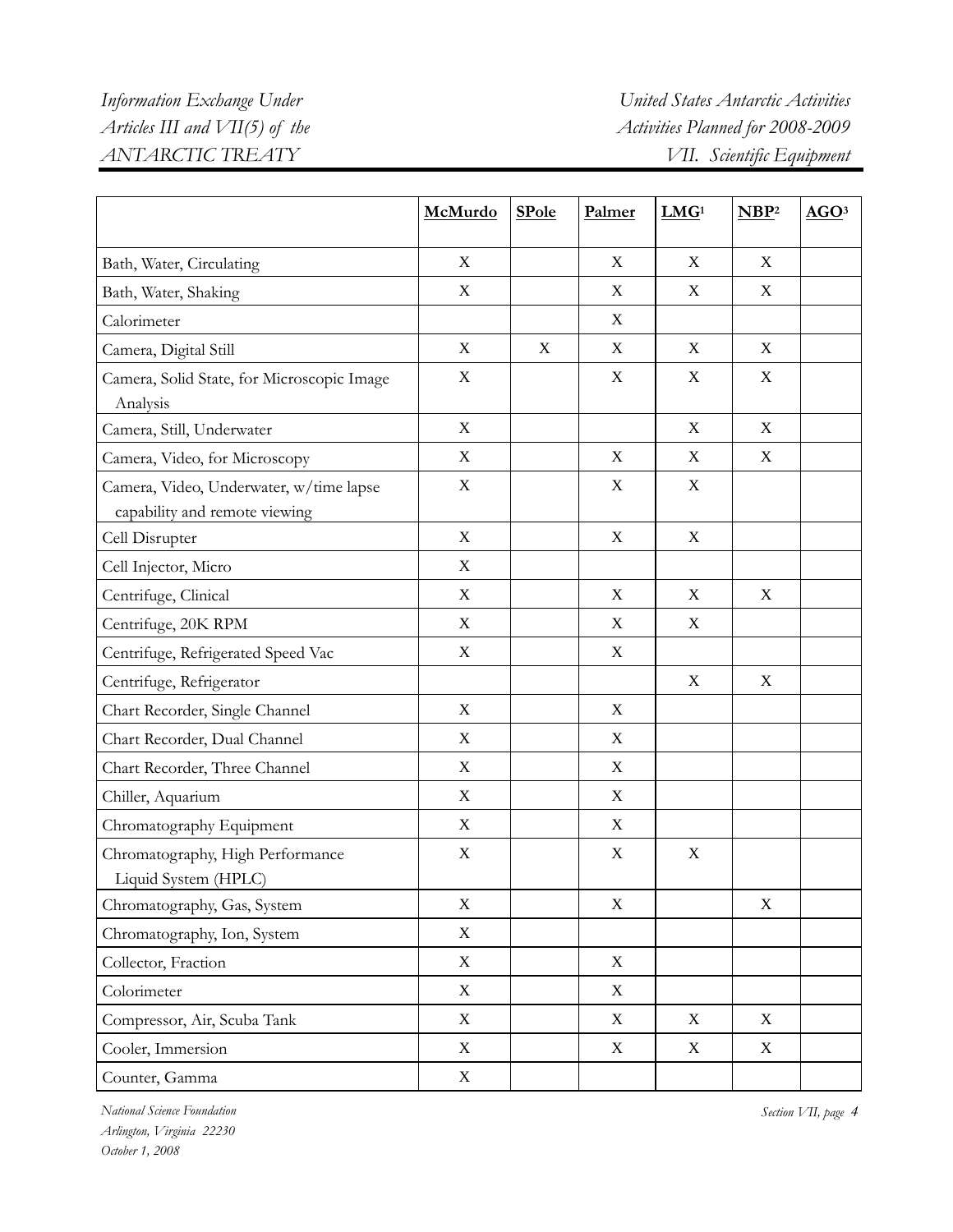|                                           | McMurdo                   | <b>SPole</b> | Palmer                    | LMG <sup>1</sup>          | NBP <sup>2</sup> | AGO <sup>3</sup> |
|-------------------------------------------|---------------------------|--------------|---------------------------|---------------------------|------------------|------------------|
| Counter, Geiger Muller                    | $\mathbf X$               |              | $\boldsymbol{X}$          | X                         | X                |                  |
| Counter, Particle                         | $\mathbf X$               |              |                           |                           |                  |                  |
| Counter, Liquid Scintillation, DPM Output | $\mathbf X$               |              | X                         | $\mathbf X$               | X                |                  |
| Cryostat                                  | $\mathbf X$               | X            |                           |                           |                  |                  |
| Data Acquisition System                   | $\mathbf X$               | $\mathbf X$  | $\mathbf X$               | $\mathbf X$               | $\mathbf X$      |                  |
| Datalogger                                | $\mathbf X$               |              | X                         | X                         | X                |                  |
| Deck Unit/Transducer                      | $\mathbf X$               |              | $\mathbf X$               | X                         | $\mathbf X$      |                  |
| Detector, Column Absorbance               | $\mathbf X$               |              |                           |                           |                  |                  |
| Dewar, Liquid Nitrogen Storage            | X                         | X            | $\boldsymbol{\mathrm{X}}$ | $\boldsymbol{X}$          | $\mathbf X$      |                  |
| Dive Propulsion Systems                   | $\mathbf X$               |              |                           |                           |                  |                  |
| Dry Shippers, Liquid Nitrogen             | X                         | X            | $\boldsymbol{\mathrm{X}}$ | X                         | X                |                  |
| Electrocardiograph                        | X                         | X            |                           |                           |                  |                  |
| Electrophoresis Equipment                 | $\mathbf X$               |              | X                         | X                         |                  |                  |
| Electroporator                            | $\mathbf X$               |              |                           |                           |                  |                  |
| Environmental Room, Temp. Controlled      | $\mathbf X$               |              | $\mathbf X$               | $\mathbf X$               | $\mathbf X$      |                  |
| Evaporator, Rotary                        | $\mathbf X$               |              | X                         |                           |                  |                  |
| Filtration Apparatus, Water               | $\mathbf X$               |              | $\mathbf X$               | $\mathbf X$               | $\mathbf X$      |                  |
| Filtration Apparatus, Membrane            | $\mathbf X$               |              | X                         |                           |                  |                  |
| Fluorometer                               | $\mathbf X$               |              | $\mathbf X$               | $\mathbf X$               | $\mathbf X$      |                  |
| Fluorometer, DNA                          | $\mathbf X$               |              |                           |                           |                  |                  |
| Freeze Dryer                              | $\boldsymbol{\mathrm{X}}$ |              | X                         |                           |                  |                  |
| Freezer, to -20°C                         | $\mathbf X$               | X            | $\boldsymbol{\mathrm{X}}$ | $\boldsymbol{\mathrm{X}}$ | $\mathbf X$      |                  |
| Freezer, to -70°C                         | X                         |              | X                         | X                         | X                |                  |
| Freezer, Walk-in                          | $\mathbf X$               |              |                           |                           | $\mathbf X$      |                  |
| Furnace, Graphite                         | X                         |              |                           |                           |                  |                  |
| Furnace, Muffle                           | $\mathbf X$               |              | $\mathbf X$               | X                         | $\mathbf X$      |                  |
| Gas Partitioner                           | X                         |              |                           |                           |                  |                  |
| Hematology Equipment                      | $\mathbf X$               | $\mathbf X$  | $\mathbf X$               |                           |                  |                  |
| Hi-Vacuum System                          | $\mathbf X$               | $\mathbf X$  |                           |                           |                  |                  |

*National Science Foundation Section VII, page 5 Arlington, Virginia 22230 October 1, 2008*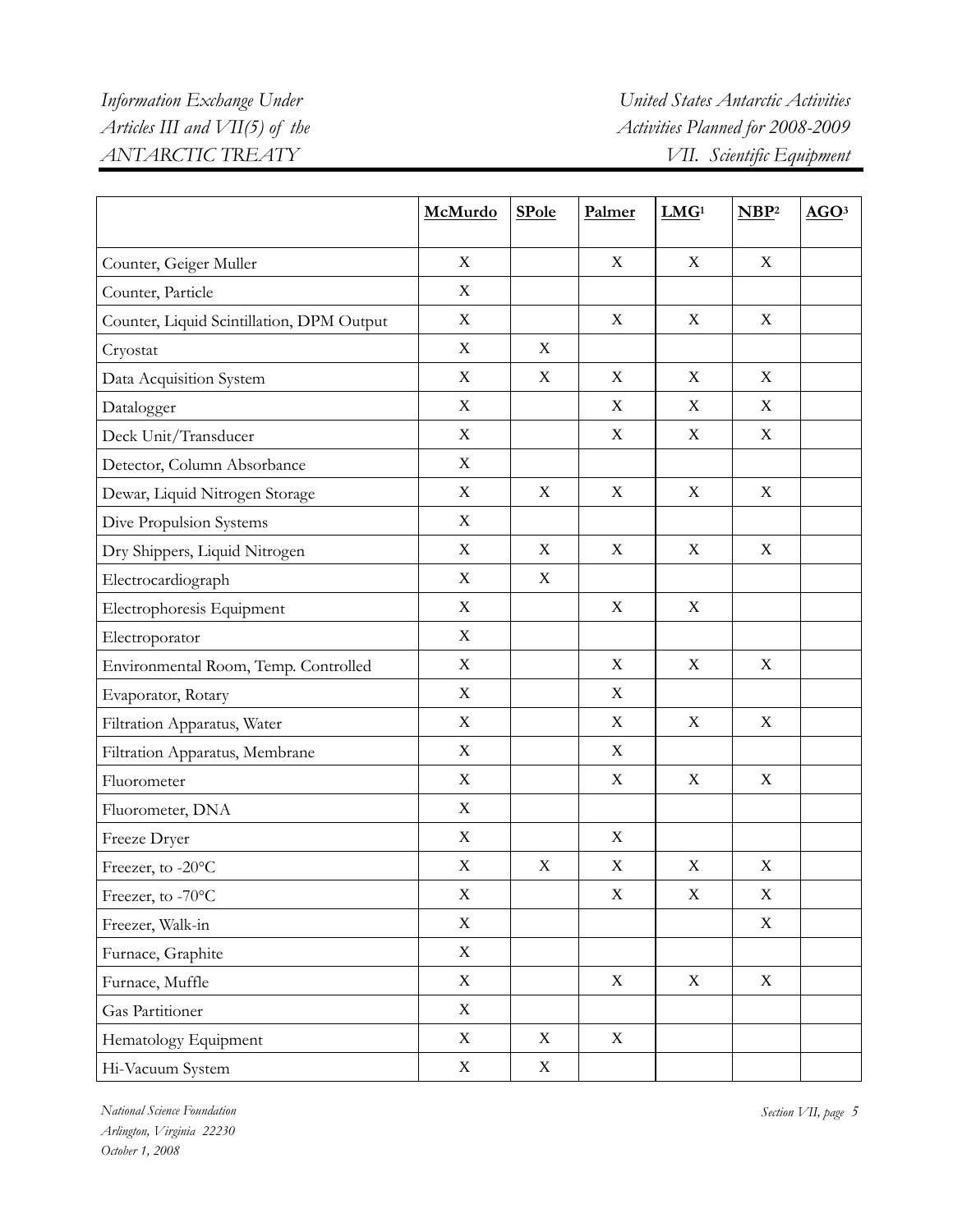|                                                             | McMurdo                   | <b>SPole</b> | Palmer                    | LMG <sup>1</sup> | NBP <sup>2</sup> | AGO <sup>3</sup> |
|-------------------------------------------------------------|---------------------------|--------------|---------------------------|------------------|------------------|------------------|
| Homogenizer                                                 | X                         |              | X                         | X                |                  |                  |
| Hood, Fume                                                  | $\mathbf X$               |              | X                         | X                | X                |                  |
| Hood, Portable Fume Absorber                                |                           |              | $\boldsymbol{\mathrm{X}}$ |                  | X                |                  |
| Ice Maker                                                   | $\mathbf X$               | X            | $\mathbf X$               | $\mathbf X$      | $\mathbf X$      |                  |
| Ice Maker (dry ice)                                         | $\mathbf X$               | X            | X                         |                  | $\mathbf X$      |                  |
| Incubator, Hybridization                                    | $\mathbf X$               |              |                           |                  |                  |                  |
| Incubator, Low Temperature Lighted                          | $\mathbf X$               |              | $\mathbf X$               | $\mathbf X$      | $\mathbf X$      |                  |
| Laboratory, Portable (for sea ice)                          | $\mathbf X$               |              |                           | X                |                  |                  |
| Laminar Flow Bench                                          | $\mathbf X$               |              | $\mathbf X$               | $\mathbf X$      | X                |                  |
| <b>Light Pipette</b>                                        | $\mathbf X$               |              |                           |                  |                  |                  |
| Lipid Analysis System                                       | $\mathbf X$               |              |                           |                  |                  |                  |
| Luminometer                                                 |                           |              | $\mathbf X$               |                  |                  |                  |
| Melter, Ice Hole                                            | $\mathbf X$               |              |                           |                  | $\mathbf X$      |                  |
| Meter, Microoxygen                                          | $\mathbf X$               |              | $\mathbf X$               |                  |                  |                  |
| Meter, Oxygen                                               | $\boldsymbol{\mathrm{X}}$ | X            | $\boldsymbol{\mathrm{X}}$ |                  |                  |                  |
| Meter, pH                                                   | $\mathbf X$               | X            | $\mathbf X$               | $\mathbf X$      | $\mathbf X$      |                  |
| Microbalance                                                | $\mathbf X$               |              | $\boldsymbol{\mathrm{X}}$ |                  |                  |                  |
| Centrifuge, Micro                                           | $\mathbf X$               |              | $\mathbf X$               | $\mathbf X$      | $\mathbf X$      |                  |
| Microscope, Compound, Epifluorescence                       | $\mathbf X$               |              | $\mathbf X$               | X                | X                |                  |
| Microscope, Compound (for light/dark<br>field microscopy)   | $\mathbf X$               | X            | $\boldsymbol{\mathrm{X}}$ | $\mathbf X$      | $\mathbf X$      |                  |
| Evap Microscope, Cold Stage                                 | $\mathbf X$               |              |                           |                  |                  |                  |
| Microscope, Differential Interference<br>Contrast (DIC)     | X                         |              | $\mathbf X$               | $\mathbf X$      | $\mathbf X$      |                  |
| Microscope, Dissecting (for light/dark field<br>microscopy) | $\mathbf X$               | $\mathbf X$  | $\mathbf X$               | $\mathbf X$      | $\mathbf X$      |                  |
| Microscope, Compound (for phase contrast<br>microscopy)     | $\boldsymbol{\mathrm{X}}$ |              | X                         | X                | X                |                  |
| Microscope, Image Analysis System                           | $\mathbf X$               |              | $\mathbf X$               | $\mathbf X$      | $\mathbf X$      |                  |
| Microscope, Inverted, Epifluorescence                       | $\mathbf X$               |              | X                         |                  |                  |                  |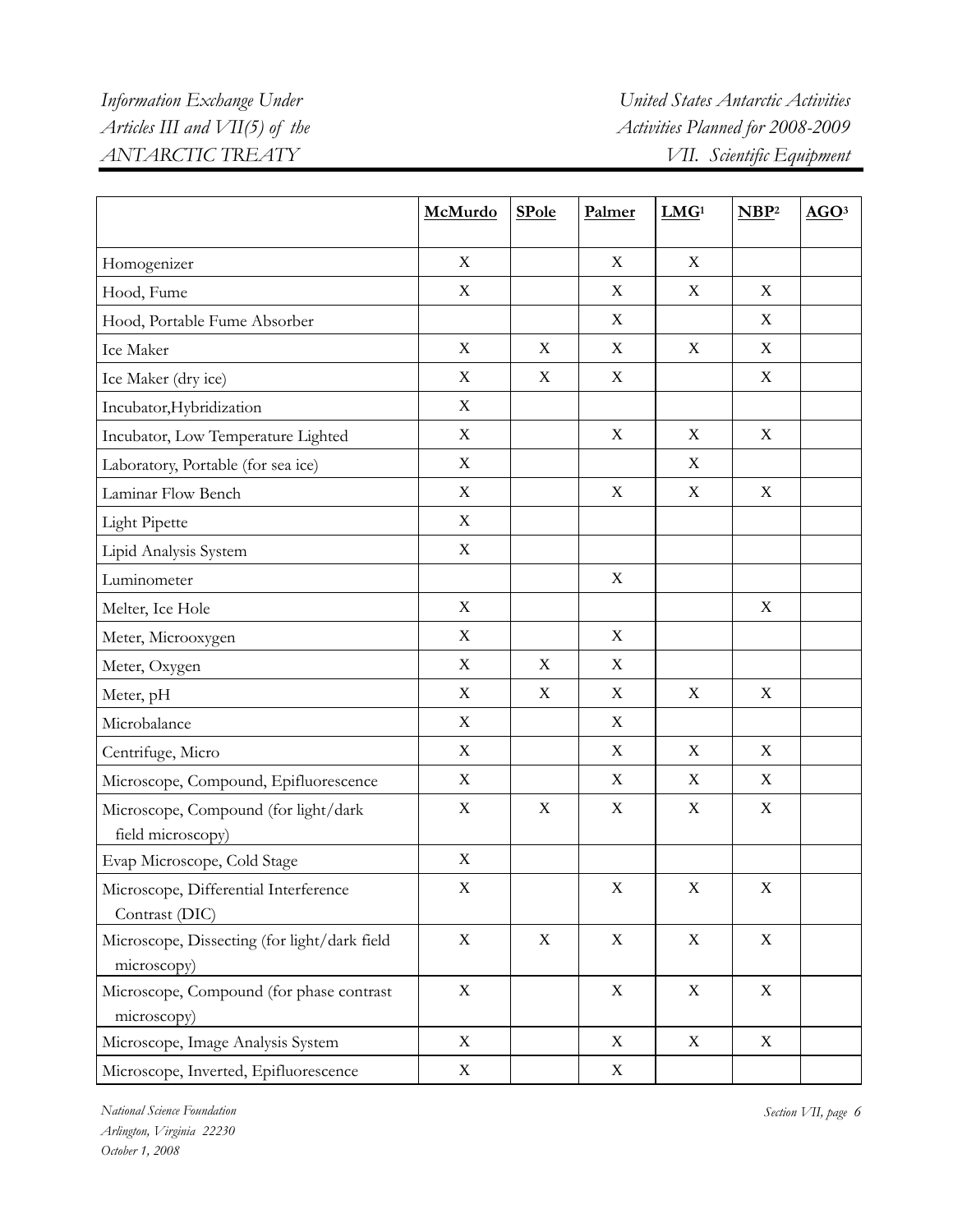## *Information Exchange Under United States Antarctic Activities Articles III and VII(5) of the* Activities Planned for 2008-2009 *ANTARCTIC TREATY VII. Scientific Equipment*

|                                             | McMurdo                   | <b>SPole</b> | Palmer           | LMG <sup>1</sup> | NBP <sup>2</sup> | AGO <sup>3</sup> |
|---------------------------------------------|---------------------------|--------------|------------------|------------------|------------------|------------------|
| Microplate Reader                           | X                         |              |                  |                  |                  |                  |
| Microtome                                   | $\mathbf X$               |              |                  |                  |                  |                  |
| Microtome, Cryostat                         | $\mathbf X$               |              |                  |                  |                  |                  |
| Oscillograph, Recording, Thermal, 8 Channel | $\mathbf X$               |              |                  |                  |                  |                  |
| Oscilloscope                                | $\mathbf X$               | $\mathbf X$  | $\mathbf X$      | $\mathbf X$      | $\mathbf X$      |                  |
| Osmometer, Vapor Pressure                   | $\mathbf X$               |              | $\mathbf X$      |                  |                  |                  |
| Oven                                        | $\mathbf X$               | $\mathbf X$  | $\mathbf X$      | $\mathbf X$      | $\mathbf X$      |                  |
| Oxidizer, Biological                        | $\mathbf X$               |              |                  |                  |                  |                  |
| Oxygen-Analyzing System                     | $\mathbf X$               |              |                  | X                | $\mathbf X$      |                  |
| Photometer, Integrating (for ATP)           | $\mathbf X$               |              |                  |                  |                  |                  |
| Photometer, Flame                           | $\mathbf X$               |              |                  |                  |                  |                  |
| Photosynthesis System                       | $\mathbf X$               |              | X                |                  |                  |                  |
| Phototrans illuminator                      | X                         |              | X                | $\boldsymbol{X}$ |                  |                  |
| Plotters, Thermal                           |                           |              |                  | X                | X                |                  |
| Processor, Tissue                           | $\mathbf X$               |              | X                |                  |                  |                  |
| Projector, Digital                          | $\mathbf X$               |              | X                | X                | $\mathbf X$      |                  |
| Pump, Suction                               |                           | X            | $\mathbf X$      | $\mathbf X$      | $\mathbf X$      |                  |
| Pump, Vacuum                                | $\mathbf X$               | $\mathbf X$  | $\mathbf X$      | $\mathbf X$      | $\mathbf X$      |                  |
| Receiver, ATS                               | $\mathbf X$               |              | $\mathbf X$      |                  |                  |                  |
| Receiver, VHF Radio                         | $\mathbf X$               |              | $\mathbf X$      | $\mathbf X$      | $\mathbf X$      |                  |
| Refrigerator, Explosion Proof               | $\mathbf X$               |              | X                | $\mathbf X$      | $\mathbf X$      |                  |
| Respirometer, Gilson                        | $\boldsymbol{\mathrm{X}}$ |              | X                |                  |                  |                  |
| Scale, Platform, Sled Mountable             | $\mathbf X$               |              |                  |                  |                  |                  |
| Sediment Trap                               | $\mathbf X$               |              |                  |                  |                  |                  |
| Sensor, Irradiance (for dry use)            | $\mathbf X$               |              | $\boldsymbol{X}$ | $\mathbf X$      | $\mathbf X$      |                  |
| Sensor, Irradiance (for submersible use)    | $\mathbf X$               |              | $\mathbf X$      | $\mathbf X$      | X                |                  |
| Sequencing System                           | $\mathbf X$               |              |                  |                  | $\mathbf X$      |                  |
| Spectrophotometer, Atomic Absorption        | $\mathbf X$               |              |                  |                  |                  |                  |
| Spectrophotofluorometer                     | $\mathbf X$               |              | $\mathbf X$      | $\mathbf X$      | $\mathbf X$      |                  |

*National Science Foundation Section VII, page 7 Arlington, Virginia 22230 October 1, 2008*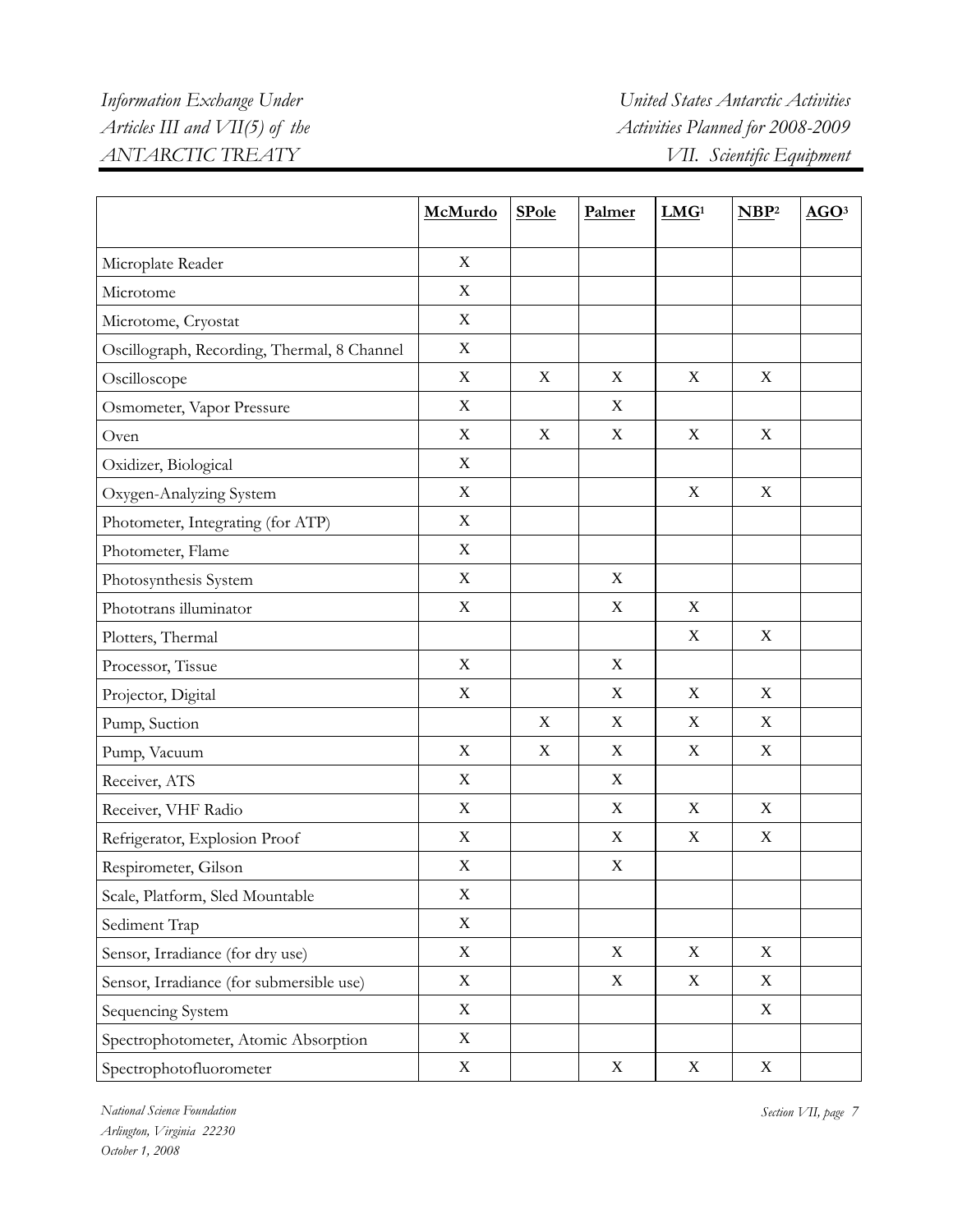### *Information Exchange Under United States Antarctic Activities Articles III and VII(5) of the* Activities Planned for 2008-2009 *ANTARCTIC TREATY VII. Scientific Equipment*

|                                | McMurdo                   | <b>SPole</b> | Palmer      | LMG <sup>1</sup> | NBP <sup>2</sup> | AGO <sup>3</sup> |
|--------------------------------|---------------------------|--------------|-------------|------------------|------------------|------------------|
| Spectrophotometer              | X                         |              | X           | X                | X                |                  |
| Spectrophotometer, Diode Array | $\mathbf X$               |              | $\mathbf X$ | $\mathbf X$      | $\mathbf X$      |                  |
| Spectroradiometer              | $\mathbf X$               |              | X           | X                | $\mathbf X$      |                  |
| Stage, Cooling, Microscope     | X                         |              | X           | X                | $\mathbf X$      |                  |
| Thermocycler                   | $\mathbf X$               |              | $\mathbf X$ |                  |                  |                  |
| Thermocycler, PCR              | $\mathbf X$               |              | X           | X                | X                |                  |
| Thermometer, Digital           | X                         |              | X           | X                | X                |                  |
| Transponder Reader             | X                         |              |             |                  |                  |                  |
| Ultracentrifuge                | $\mathbf X$               |              | $\mathbf X$ |                  |                  |                  |
| Ultrafiltration Unit           | X                         |              | X           | X                |                  |                  |
| UV Sensor, Portable            | X                         |              |             |                  |                  |                  |
| VCR, High Resolution           | $\mathbf X$               |              | X           |                  |                  |                  |
| Vibration-free table           | $\mathbf X$               |              | X           | X                | X                |                  |
| Video System, Underwater       | $\boldsymbol{\mathrm{X}}$ |              | $\mathbf X$ | X                | $\mathbf X$      |                  |
| Voltage Clamp                  | $\mathbf X$               |              |             |                  |                  |                  |
| Water Purification System      | $\mathbf X$               | X            | $\mathbf X$ | $\mathbf X$      | $\mathbf X$      |                  |
| Workstation, PICO Tag          | $\boldsymbol{\mathrm{X}}$ |              |             |                  |                  |                  |

|                   | McMurdo                   | <b>SPole</b> | Palmer      | LMG <sup>1</sup> | NBP <sup>2</sup> | AGO <sup>3</sup> |
|-------------------|---------------------------|--------------|-------------|------------------|------------------|------------------|
|                   |                           |              |             |                  |                  |                  |
| Computers         |                           |              |             |                  |                  |                  |
| MacIntosh:        |                           |              |             |                  |                  |                  |
| Laptop            | X                         | X            | X           | X                | X                |                  |
| Desktop           | $\boldsymbol{\mathrm{X}}$ | X            | X           | X                | X                |                  |
| $\underline{PC:}$ |                           |              |             |                  |                  |                  |
| Desktop           | $\mathbf X$               | $\mathbf X$  | X           | X                | $\mathbf X$      |                  |
| Laptop            | X                         | X            | X           | X                | X                |                  |
| Workstation:      |                           |              |             |                  |                  |                  |
| HP 9000           |                           |              | $\mathbf X$ |                  |                  |                  |

*National Science Foundation Section VII, page 8 Arlington, Virginia 22230 October 1, 2008*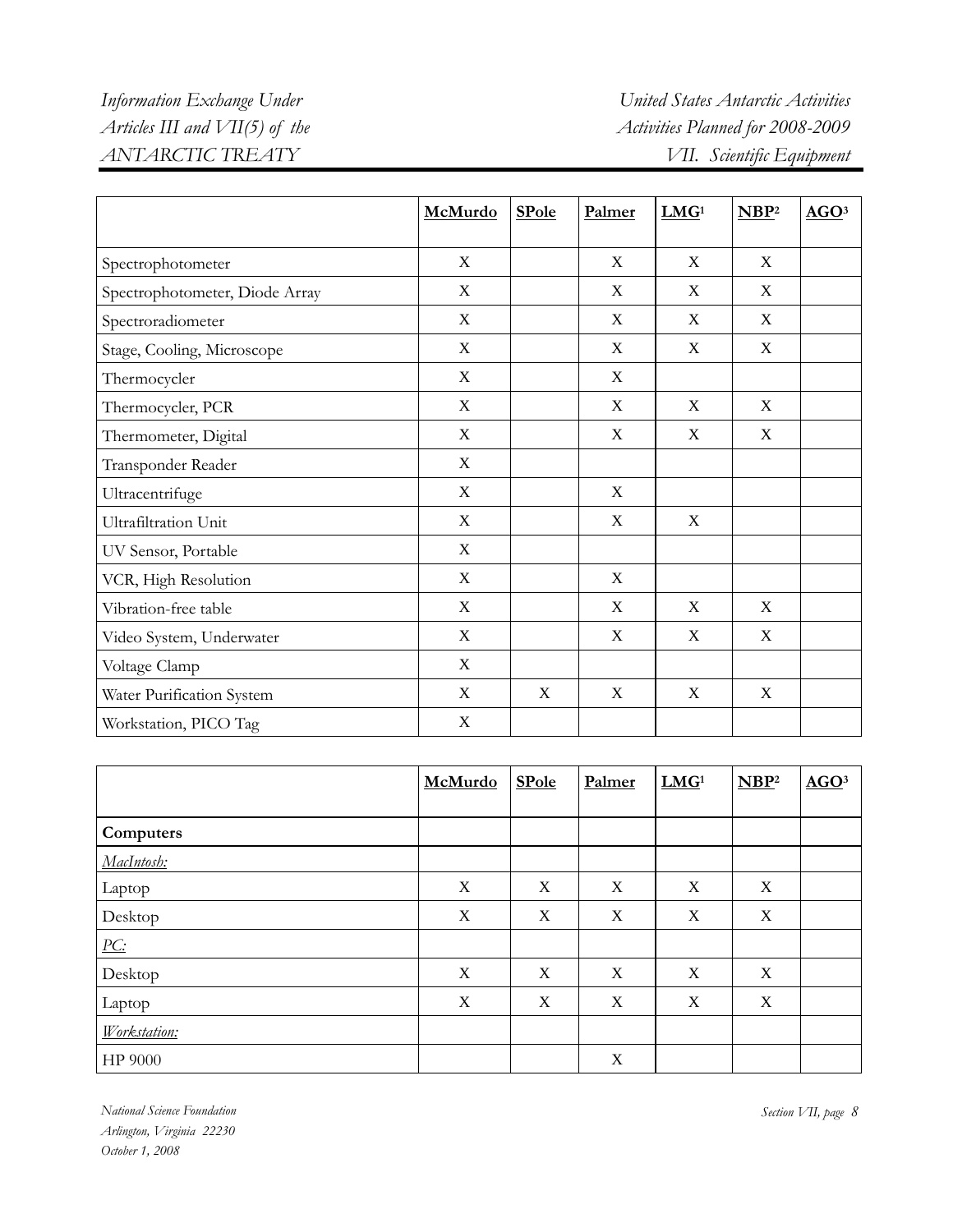|                                       | McMurdo     | <b>SPole</b> | Palmer      | LMG <sup>1</sup> | NBP <sup>2</sup> | AGO <sup>3</sup> |
|---------------------------------------|-------------|--------------|-------------|------------------|------------------|------------------|
|                                       |             |              |             |                  |                  |                  |
| <b>SGI 02</b>                         |             |              |             |                  | $\mathbf X$      |                  |
| SGI Challenge L (Multibeam computers) |             |              |             |                  | $\mathbf X$      |                  |
| SGI Iris                              |             |              |             |                  | $\mathbf X$      |                  |
| SPARC IPX                             | $\mathbf X$ | $\mathbf X$  |             |                  |                  |                  |
| Sun SPARC 10                          | $\mathbf X$ |              | $\mathbf X$ |                  |                  |                  |
| Sun U450                              | X           |              |             |                  |                  |                  |
| Sun Ultra1                            | $\mathbf X$ |              |             |                  |                  |                  |
| Sun Ultra2                            | X           |              |             |                  |                  |                  |
| Sun SPARC 2                           | $\mathbf X$ | $\mathbf X$  | $\mathbf X$ |                  | $\mathbf X$      |                  |
| SGI Indy                              |             |              |             | $\mathbf X$      | $\mathbf X$      |                  |
| <b>Printers</b>                       |             |              |             |                  |                  |                  |
| Dot Matrix                            | X           | $\mathbf X$  | $\mathbf X$ | $\mathbf X$      | $\mathbf X$      |                  |
| Dye Sublimation, Color                | $\mathbf X$ |              |             |                  | $\mathbf X$      |                  |
| Ink Jet, Color                        | $\mathbf X$ | $\mathbf X$  | $\mathbf X$ | X                | $\mathbf X$      |                  |
| Laser                                 | $\mathbf X$ | $\mathbf X$  | $\mathbf X$ | $\mathbf X$      | $\mathbf X$      |                  |
| <b>Miscellaneous</b>                  |             |              |             |                  |                  |                  |
| CDRom - R                             | $\mathbf X$ | $\mathbf X$  | $\mathbf X$ | $\mathbf X$      | $\mathbf X$      |                  |
| CD Writer                             | $\mathbf X$ | X            | $\mathbf X$ |                  |                  |                  |
| Magneto-optical Drive                 | $\mathbf X$ |              |             |                  | $\mathbf X$      |                  |
| Digitizer                             | $\mathbf X$ |              |             |                  |                  |                  |
| Plotter, Ink Jet, Monochrome          | $\mathbf X$ |              |             | $\mathbf X$      | $\mathbf X$      |                  |
| Plotter, Pen, Color                   | $\mathbf X$ | $\mathbf X$  | $\mathbf X$ |                  | $\mathbf X$      |                  |
| Zip Drive                             | $\mathbf X$ | $\mathbf X$  | $\mathbf X$ | $\mathbf X$      | $\mathbf X$      |                  |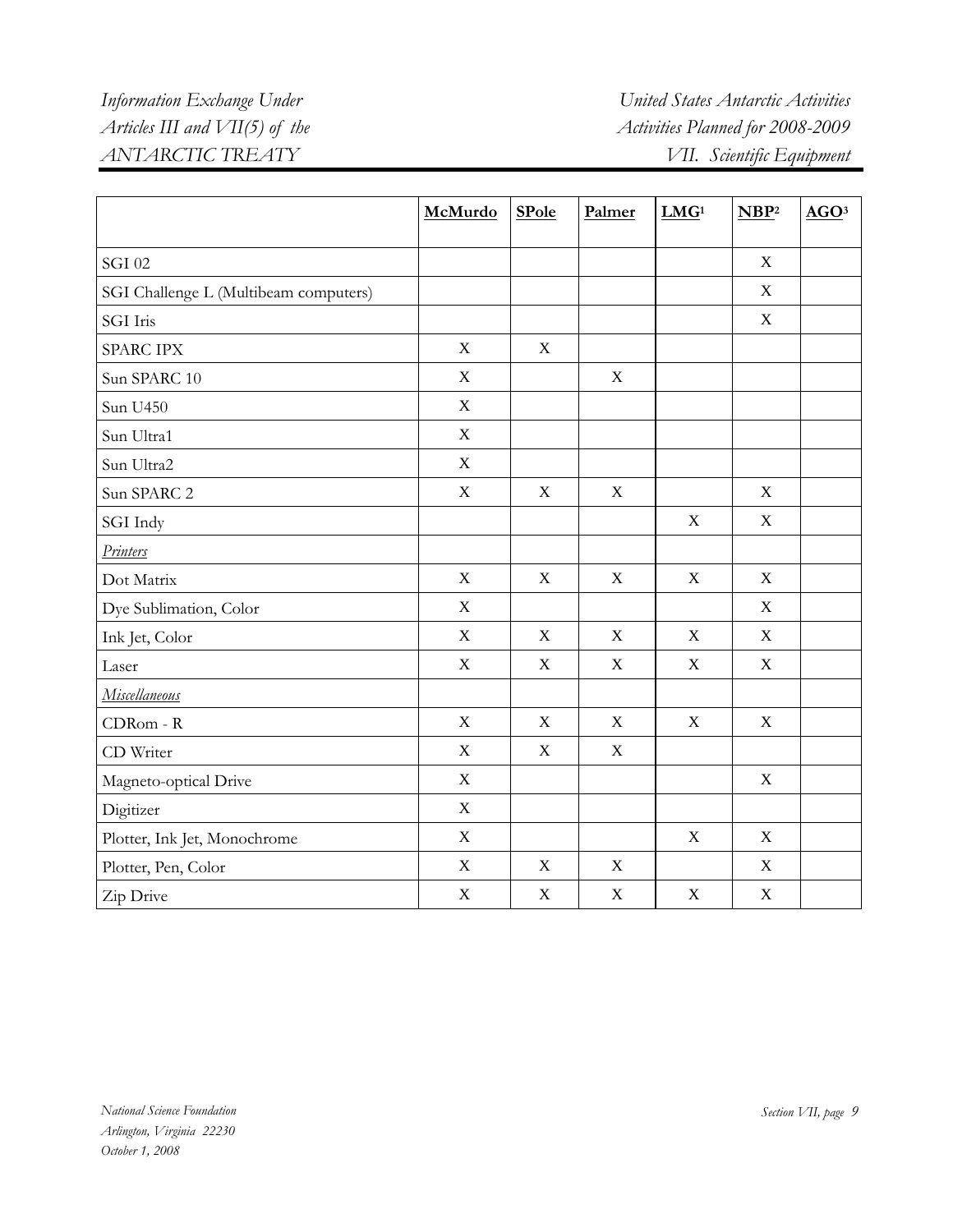|                                 | McMurdo     | <b>SPole</b> | Palmer | LMG <sup>1</sup> | NBP <sup>2</sup> | AGO <sup>3</sup> |
|---------------------------------|-------------|--------------|--------|------------------|------------------|------------------|
|                                 |             |              |        |                  |                  |                  |
| <b>Environmental Monitoring</b> |             |              |        |                  |                  |                  |
| <b>Acoustic Release</b>         | X           |              |        | X                | X                |                  |
| Analyzer, CO                    | X           |              |        |                  | X                |                  |
| Analyzer, NO <sub>x</sub>       | X           |              |        |                  |                  |                  |
| Analyzer, Pesticide/PUF         | X           |              |        |                  |                  |                  |
| Analyzer, SO <sub>2</sub>       | X           |              |        |                  |                  |                  |
| Calibration System, Multigas    | X           |              |        |                  |                  |                  |
| Concentrator, Turbo-Vap II      | $\mathbf X$ |              |        |                  |                  |                  |
| Current Meter                   | X           |              |        | X                | X                |                  |
| Deck unit/Transducer            | X           |              |        | X                | $\mathbf X$      |                  |
| Sampler, Air, Hi-Vol.           | X           | X            |        |                  |                  |                  |
| Toxicity Analyzer               | X           |              |        |                  |                  |                  |
| Water Quality Logging System    | X           |              |        |                  |                  |                  |
| Water Quality System            | X           |              | X      |                  |                  |                  |

|                                                          | McMurdo | <b>SPole</b> | Palmer | LMG <sup>1</sup> | NBP <sup>2</sup> | AGO <sup>3</sup> |
|----------------------------------------------------------|---------|--------------|--------|------------------|------------------|------------------|
|                                                          |         |              |        |                  |                  |                  |
| Geology/Geophysics                                       |         |              |        |                  |                  |                  |
| Ball Mill                                                | X       |              | X      |                  |                  |                  |
| Chronology Clock                                         |         |              |        | X                | X                |                  |
| Data Translation D/A Converters                          |         |              |        | X                | X                |                  |
| Diamond Drill and Associated Equipment                   | X       |              |        |                  |                  |                  |
| Echo Sounder, Bathy 2000 "chirp" sub-<br>bottom profiler |         |              |        |                  | X                |                  |
| Echo Sounder, Knudsen, Sub-bottom Profiler               |         |              |        | X                | X                |                  |
| Echo Sounder, Simrad EK500                               |         |              |        |                  | X                |                  |
| Gravimeter, Portable                                     |         |              |        |                  | X                |                  |
| Gravimeter, Air-Sea                                      |         |              |        |                  | X                |                  |

*National Science Foundation Section VII, page 10 Arlington, Virginia 22230 October 1, 2008*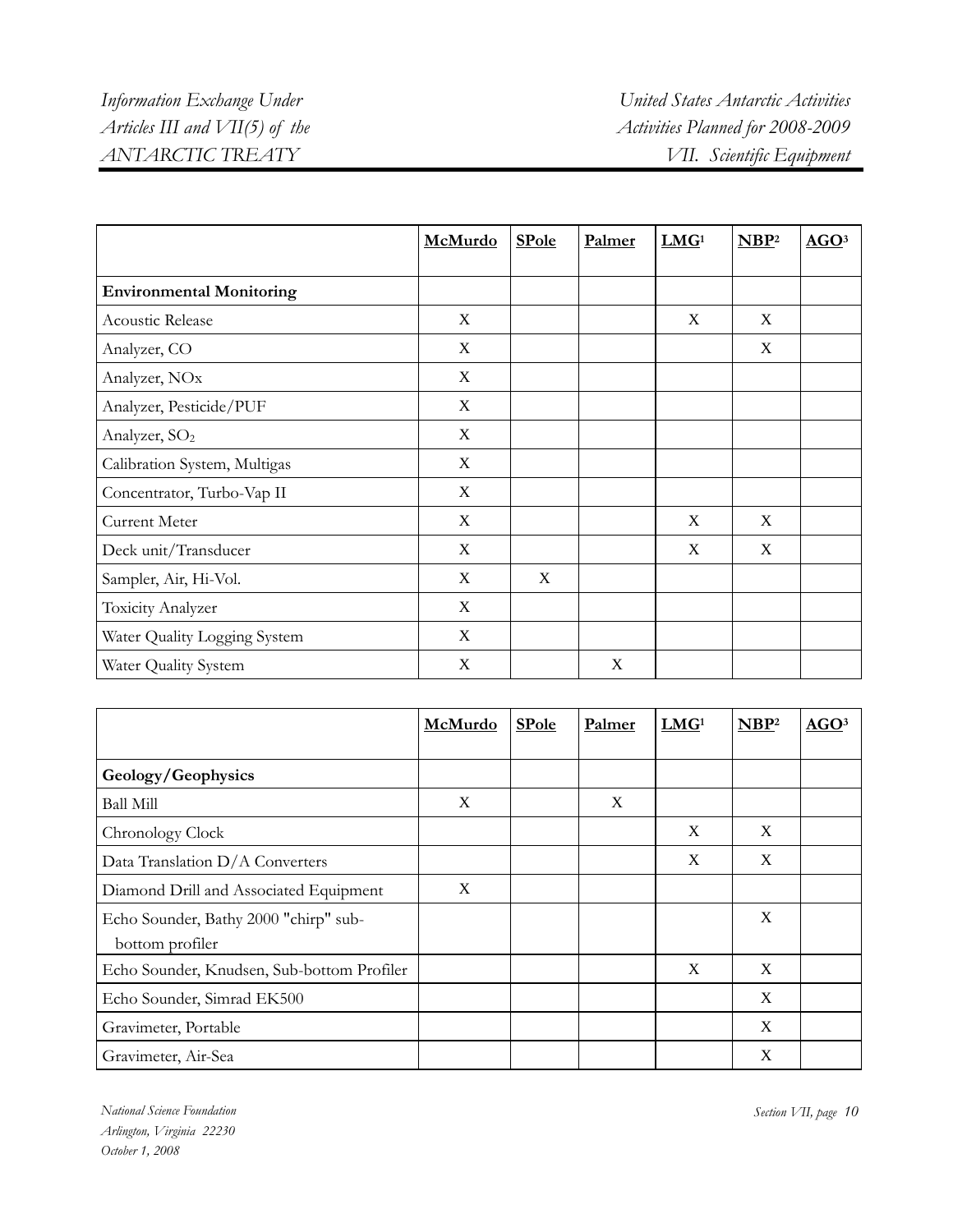|                                                                         | McMurdo                   | <b>SPole</b> | Palmer      | LMG <sup>1</sup> | NBP <sup>2</sup>          | AGO <sup>3</sup> |
|-------------------------------------------------------------------------|---------------------------|--------------|-------------|------------------|---------------------------|------------------|
| Heliocoder                                                              | $\mathbf X$               | X            |             |                  |                           |                  |
| Jack Hammer                                                             | X                         |              | X           |                  |                           |                  |
| Jumbo Piston Corer                                                      |                           |              |             |                  | X                         |                  |
| Kasten Corer                                                            |                           |              |             | X                | $\boldsymbol{\mathrm{X}}$ |                  |
| Microscope, Electronic Stage w/point<br>counter                         | $\mathbf X$               |              |             |                  |                           |                  |
| Microscope, Polarizing with Camera                                      | X                         |              |             |                  |                           |                  |
| Microscopes, Petrographic                                               | $\boldsymbol{\mathrm{X}}$ | X            | $\mathbf X$ | $\mathbf X$      | $\boldsymbol{\mathrm{X}}$ |                  |
| <b>Rock Saws</b>                                                        | X                         |              |             |                  |                           |                  |
| Rock Polisher, Automatic                                                | X                         |              |             |                  |                           |                  |
| Seismic, Benthos, Single Channel                                        |                           |              |             |                  | X                         |                  |
| Seismic Bolt, Long-Life Array, 6 guns, 3000<br>cubic inches total       |                           |              |             |                  | X                         |                  |
| Seismic, G/I air-guns (210 cu in)                                       |                           |              |             |                  | X                         |                  |
| Seismic, G/I water-gun (25 cu in)                                       |                           |              |             |                  | X                         |                  |
| Seismic, ITI multi-channel streamer (48<br>channel, 25m group interval) |                           |              |             |                  | X                         |                  |
| Seismic, ITI single channel streamer                                    |                           |              |             |                  | $\boldsymbol{\mathrm{X}}$ |                  |
| Survey System, GPS                                                      | $\mathbf X$               | $\mathbf X$  | $\mathbf X$ | $\mathbf X$      | $\boldsymbol{\mathrm{X}}$ |                  |
| Swath bathymetric mapping system                                        |                           |              |             |                  | X                         |                  |
| Thin-Section Machine                                                    | $\mathbf X$               |              |             | X                |                           |                  |
| Time Standard                                                           |                           | X            | X           |                  | $\mathbf X$               |                  |

|                                  | McMurdo | <b>SPole</b> | Palmer | LMG <sup>1</sup> | NBP <sup>2</sup> | AGO <sup>3</sup> |
|----------------------------------|---------|--------------|--------|------------------|------------------|------------------|
| Geomagnetism                     |         |              |        |                  |                  |                  |
| Antennas, Dipole                 |         | X            |        | X                | X                |                  |
| Gradiometer, Magnetic--towed     |         |              |        |                  | X                |                  |
| Magnetometer, Portable           | X       | X            |        |                  |                  |                  |
| Magnetometer, Quartz, Horizontal |         | X            |        |                  |                  |                  |

*National Science Foundation Section VII, page 11 Arlington, Virginia 22230 October 1, 2008*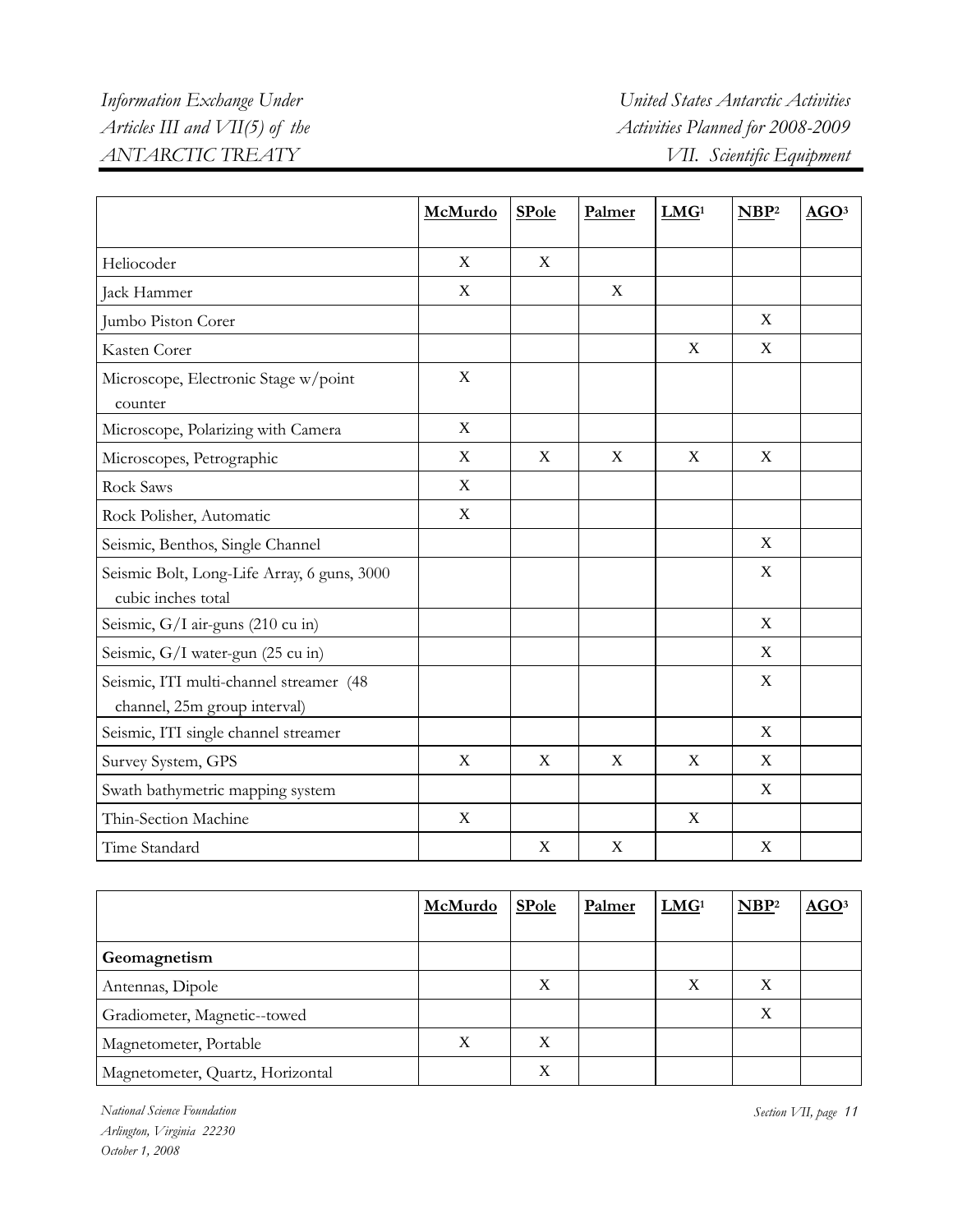|                                                              | McMurdo | <b>SPole</b> | Palmer | LMG <sup>1</sup> | NBP <sup>2</sup> | AGO <sup>3</sup> |
|--------------------------------------------------------------|---------|--------------|--------|------------------|------------------|------------------|
| Magnetometer, Standard Induction                             |         | X            |        |                  |                  |                  |
| Magnetometer, Towed                                          |         |              |        |                  | X                |                  |
| Magnetograph, Three-component, Standard,<br>Low Sensitivity  |         | X            |        |                  |                  |                  |
| Magnetograph, Three-component, Rapid Run,<br>Low Sensitivity |         | X            |        |                  |                  |                  |
| Magnetometer, Visible Recording                              |         | X            | X      |                  |                  |                  |
| Time Standard                                                |         | X            |        |                  | X                |                  |

|                                             | McMurdo | <b>SPole</b> | Palmer | LMG <sup>1</sup> | NBP <sup>2</sup> | AGO <sup>3</sup> |
|---------------------------------------------|---------|--------------|--------|------------------|------------------|------------------|
| Glaciology                                  |         |              |        |                  |                  |                  |
|                                             |         |              |        |                  |                  |                  |
| Drill, Jiffy w/ Power Head                  | X       |              | X      | X                | X                |                  |
| Drill, Shallow (100 meters)                 | X       |              |        |                  |                  |                  |
| Drill, Ice Coring, Intermediate (500-1000m) | X       |              |        |                  |                  |                  |
| Generator, Shear Wave                       | X       |              |        |                  |                  |                  |
| Geoceivers                                  | X       | X            |        |                  |                  |                  |
| Ice Auger, SIPRE                            | X       | X            | X      |                  |                  |                  |
| <b>Rigsby Stage</b>                         | X       |              |        |                  |                  |                  |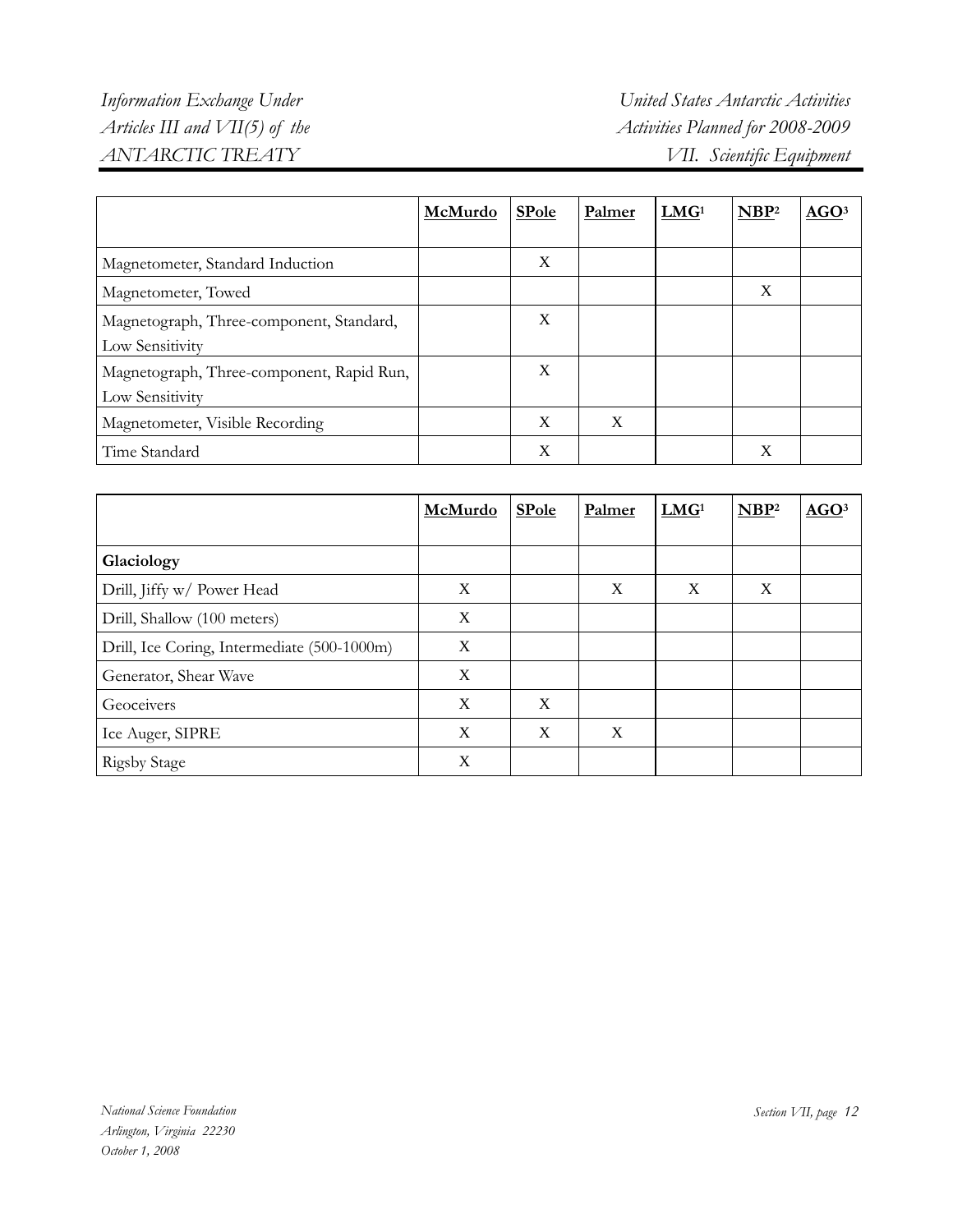|                                                                 | McMurdo                   | <b>SPole</b>     | Palmer                    | LMG <sup>1</sup> | NBP <sup>2</sup> | AGO <sup>3</sup> |
|-----------------------------------------------------------------|---------------------------|------------------|---------------------------|------------------|------------------|------------------|
| Meteorology                                                     |                           |                  |                           |                  |                  |                  |
| <b>Barometers</b>                                               | X                         | X                | X                         | X                | X                | X                |
| Data Loggers                                                    | $\mathbf X$               | X                | X                         | X                | X                |                  |
| Detectors, Aerosol and CN (balloon-borne)                       |                           | X                |                           |                  |                  |                  |
| Laser Ceilometer                                                |                           | X                | X                         |                  |                  |                  |
| Precipitation Gauges                                            | $\mathbf X$               |                  | X                         |                  |                  |                  |
| Pressure Indicators                                             | $\mathbf X$               | X                | $\mathbf X$               |                  |                  |                  |
| Pyrgeometers                                                    | X                         |                  |                           | X                | X                |                  |
| Pyranometer                                                     | $\mathbf X$               |                  | X                         | X                | X                |                  |
| Receiver, High Resolution Picture (Terascan)                    | X                         |                  | X                         |                  | $\mathbf X$      |                  |
| Recorder, Four-Channel                                          | $\mathbf X$               | X                |                           |                  |                  |                  |
| Satellite Receiving Data Manipulation<br>System                 | $\boldsymbol{\mathrm{X}}$ |                  | $\boldsymbol{X}$          |                  | X                |                  |
| Set of Pyranometers, Tyrhelometers and<br>Net Radiometers       |                           | X                |                           | X                | X                |                  |
| Temperature Probe Aspirators, Quali-<br>metrics/Weather Measure |                           | $\boldsymbol{X}$ |                           |                  |                  |                  |
| Temperature Probes, RTD-Platinum                                | X                         | X                | X                         | X                | X                |                  |
| Temperature Thermometers                                        | $\mathbf X$               | X                | $\mathbf X$               | X                | X                | X                |
| Transmitters, PTT                                               | $\mathbf X$               |                  | $\mathbf X$               |                  |                  |                  |
| Weather Station                                                 | X                         | X                | $\mathbf X$               |                  |                  | X                |
| Weather Stations, Automatic                                     | X                         | X                | $\mathbf X$               |                  |                  |                  |
| Weather System                                                  |                           |                  | X                         | X                | $\boldsymbol{X}$ |                  |
| Wind System and Recorder with<br>Transmitter                    | $\mathbf X$               |                  | $\boldsymbol{\mathrm{X}}$ | $\mathbf X$      | $\mathbf X$      |                  |
| Wind Anemometers                                                | X                         | X                | X                         | X                | X                |                  |
| Wind Indicators                                                 | X                         | X                | $\mathbf X$               | X                | $\mathbf X$      | $\mathbf X$      |
| Wind Translators                                                |                           | X                |                           | X                | $\mathbf X$      |                  |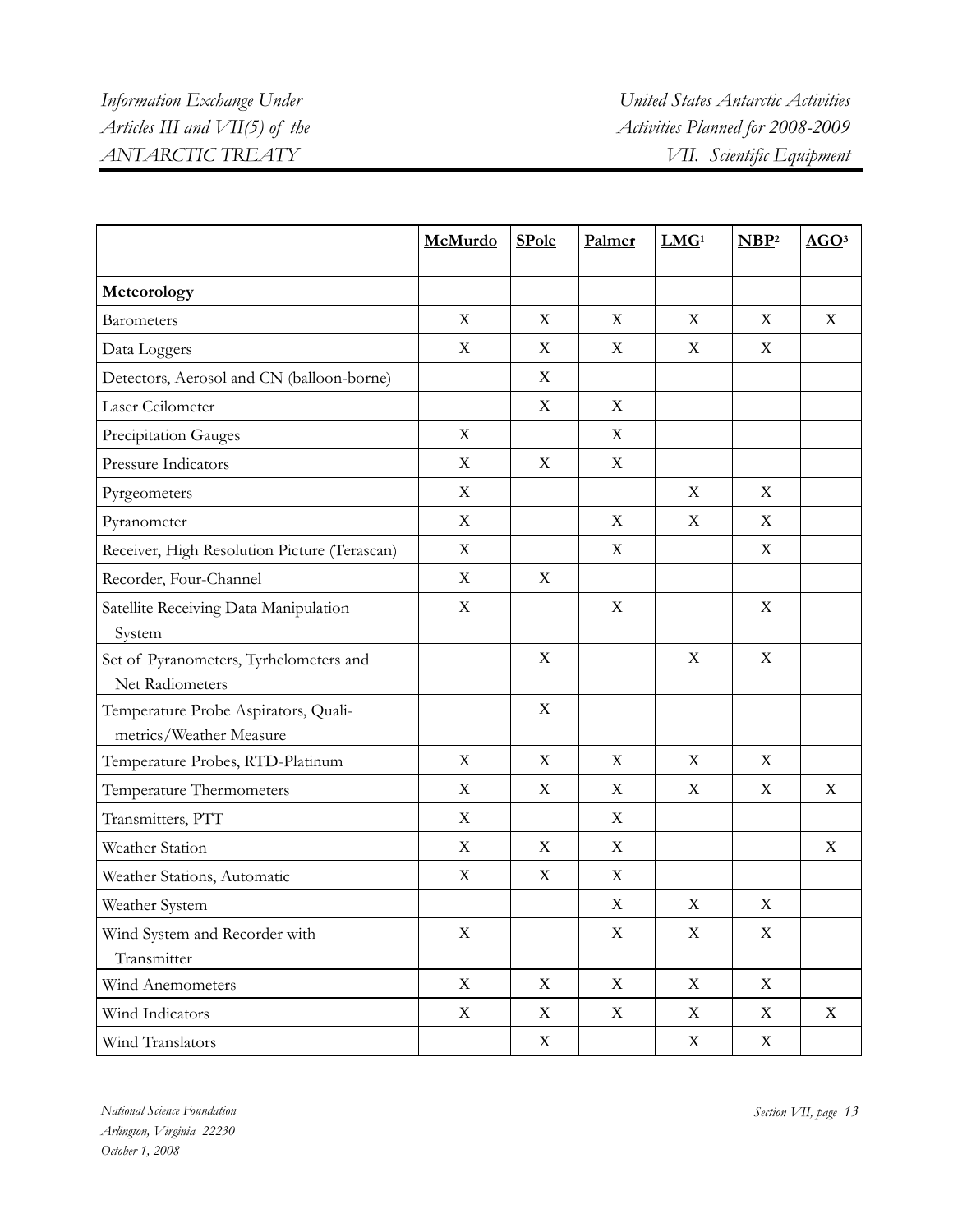|                                                    | McMurdo                   | <b>SPole</b> | Palmer      | LMG <sup>1</sup>          | NBP <sup>2</sup> | AGO <sup>3</sup> |
|----------------------------------------------------|---------------------------|--------------|-------------|---------------------------|------------------|------------------|
| Oceanography/Limnology                             |                           |              |             |                           |                  |                  |
| A-Frame                                            |                           |              |             | X                         | X                |                  |
| Acoustic Doppler Current Profiler                  |                           |              |             | X                         | X                |                  |
| Acoustic Release with Surface Command<br>Unit      | X                         |              |             | X                         | X                |                  |
| Nutrient Analyzer                                  | X                         |              | $\mathbf X$ | X                         | $\mathbf X$      |                  |
| Conductivity Temperature Depth<br>Instrument (CTD) | $\mathbf X$               |              | X           | $\mathbf X$               | $\mathbf X$      |                  |
| Current Meter, Electromagnetic                     | X                         |              |             |                           |                  |                  |
| Data Acquisition System                            | $\mathbf X$               |              | X           | X                         | X                |                  |
| Deep Sea Coring System                             |                           |              |             | X                         | X                |                  |
| Depth Finder                                       | $\mathbf X$               |              | $\mathbf X$ | $\mathbf X$               | $\mathbf X$      |                  |
| Echo Sounder, Biosonics Acoustic Profiler          |                           |              | $\mathbf X$ | X                         |                  |                  |
| Flourometer, Fast Repetition-Rate                  |                           |              | $\mathbf X$ | X                         |                  |                  |
| Flourometer, Flow-through                          |                           |              |             | X                         | X                |                  |
| Go-Flo Bottles                                     | $\boldsymbol{\mathrm{X}}$ |              | X           | X                         |                  |                  |
| Hood Laminar Flow, Portable                        |                           |              | X           | X                         | $\mathbf X$      |                  |
| Hydraulic Boom                                     |                           |              |             | X                         | X                |                  |
| Hydrodavit                                         |                           |              |             | X                         | X                |                  |
| Inflatable Boat, Zodiac                            |                           |              | X           | X                         | X                |                  |
| Isotope Van                                        |                           |              | X           | X                         | X                |                  |
| Laboratory Van                                     |                           |              |             | X                         | $\mathbf X$      |                  |
| Garage/Clean Laboratory Van                        |                           |              |             | X                         |                  |                  |
| Launcher, XBT                                      |                           |              |             | $\mathbf X$               | $\mathbf X$      |                  |
| Liquid Helium Vapor Recovery System                |                           | $\mathbf X$  |             |                           |                  |                  |
| Messenger                                          | $\mathbf X$               |              | $\mathbf X$ | $\mathbf X$               | $\mathbf X$      |                  |
| Metering Sheave                                    | $\boldsymbol{\mathrm{X}}$ |              | $\mathbf X$ | $\mathbf X$               | $\mathbf X$      |                  |
| Niskin Bottle                                      | $\mathbf X$               |              | $\mathbf X$ | $\boldsymbol{\mathrm{X}}$ | $\mathbf X$      |                  |
| PC02 Instrument                                    |                           |              |             | $\mathbf X$               | $\mathbf X$      |                  |

*National Science Foundation Section VII, page 14 Arlington, Virginia 22230 October 1, 2008*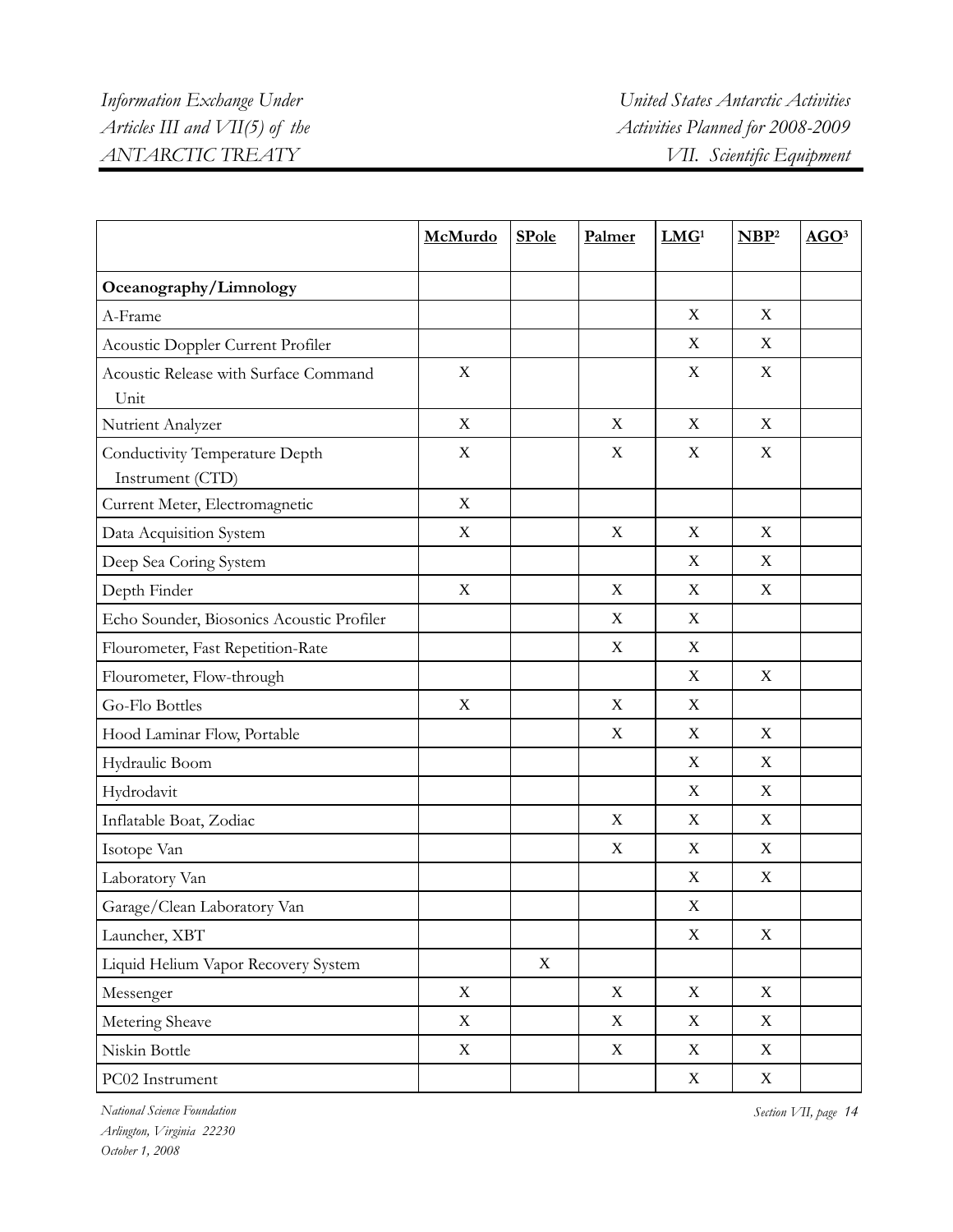|                           | McMurdo     | <b>SPole</b> | Palmer      | LMG <sup>1</sup> | NBP <sup>2</sup> | AGO <sup>3</sup> |
|---------------------------|-------------|--------------|-------------|------------------|------------------|------------------|
|                           |             |              |             |                  |                  |                  |
| Plankton Net              | $\mathbf X$ |              | $\mathbf X$ | X                | X                |                  |
| Pressure Transducer       | X           |              |             | X                | X                |                  |
| Radar                     |             |              |             | X                | X                |                  |
| Rosette                   |             |              |             | X                | X                |                  |
| Salinometer               | X           |              | $\mathbf X$ | X                | X                |                  |
| SAT P-Code GPS            |             |              |             | X                | X                |                  |
| Sediment Trap             | X           |              |             | X                |                  |                  |
| Sonar, Side Scan          |             |              |             | $\mathbf X$      | $\mathbf X$      |                  |
| Thermosalinograph         |             |              |             | X                | X                |                  |
| Transmissometer           |             |              | $\mathbf X$ | X                | X                |                  |
| Trawl Gear                |             |              |             | $\boldsymbol{X}$ | X                |                  |
| Winch, Deep Sea Trawl     |             |              |             | X                | $\mathbf X$      |                  |
| Winch, Hydrographic       |             |              |             | X                | X                |                  |
| Winch, Portable, Electric | $\mathbf X$ |              | $\mathbf X$ | X                | X                |                  |
| Winch, Portable, Gasoline | $\mathbf X$ |              | X           |                  |                  |                  |
| Winch, Portable Hand      |             |              | X           |                  |                  |                  |

|                                        | McMurdo | <b>SPole</b> | Palmer           | LMG <sup>1</sup> | NBP <sup>2</sup> | AGO <sup>3</sup> |
|----------------------------------------|---------|--------------|------------------|------------------|------------------|------------------|
|                                        |         |              |                  |                  |                  |                  |
| Seismology                             |         |              |                  |                  |                  |                  |
| Gravimeter                             |         | X            |                  |                  |                  |                  |
| Gravimeter, Lacoste & Romberg (Marine) |         |              |                  |                  | X                |                  |
| <b>IRIS</b> System                     |         | X            | $\boldsymbol{X}$ |                  |                  | X                |
| Receiver, GPS                          | X       | X            | X                | X                | X                | X                |
| Seismograph                            | X       | X            | X                |                  | X                |                  |